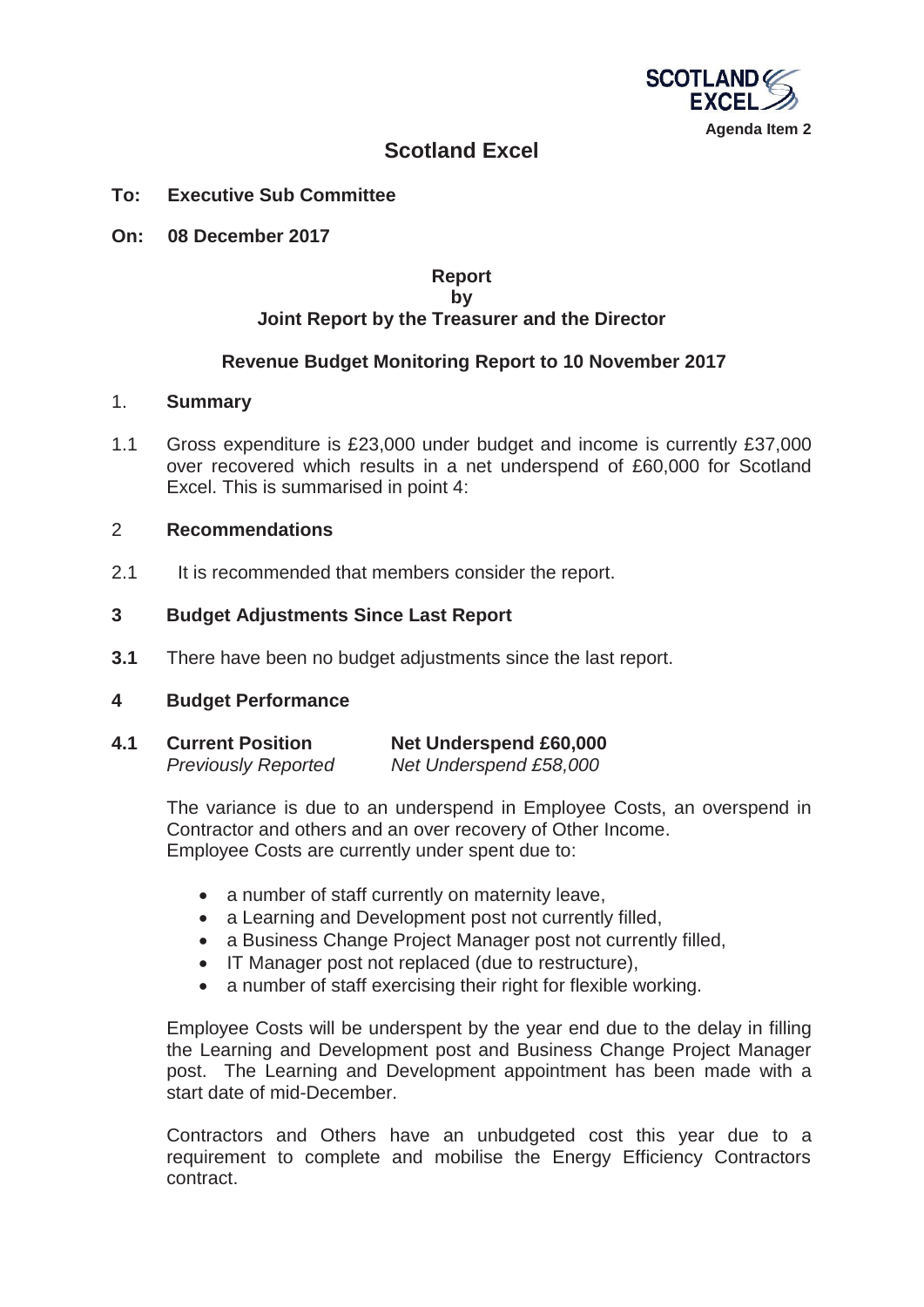The over recovery of Other Income relates to additional funding received from Invest in Renfrewshire for support of the graduate intern scheme and also from the income received for the costs that were awarded by the court when Scotland Excel were successful in defending a legal challenge.

All projects are currently projected to break even.

## **4.2 Projected Year End Position**

The projected year end position shows a draw down from the general reserve of £96,000 which is £70,000 less than the approved draw down.